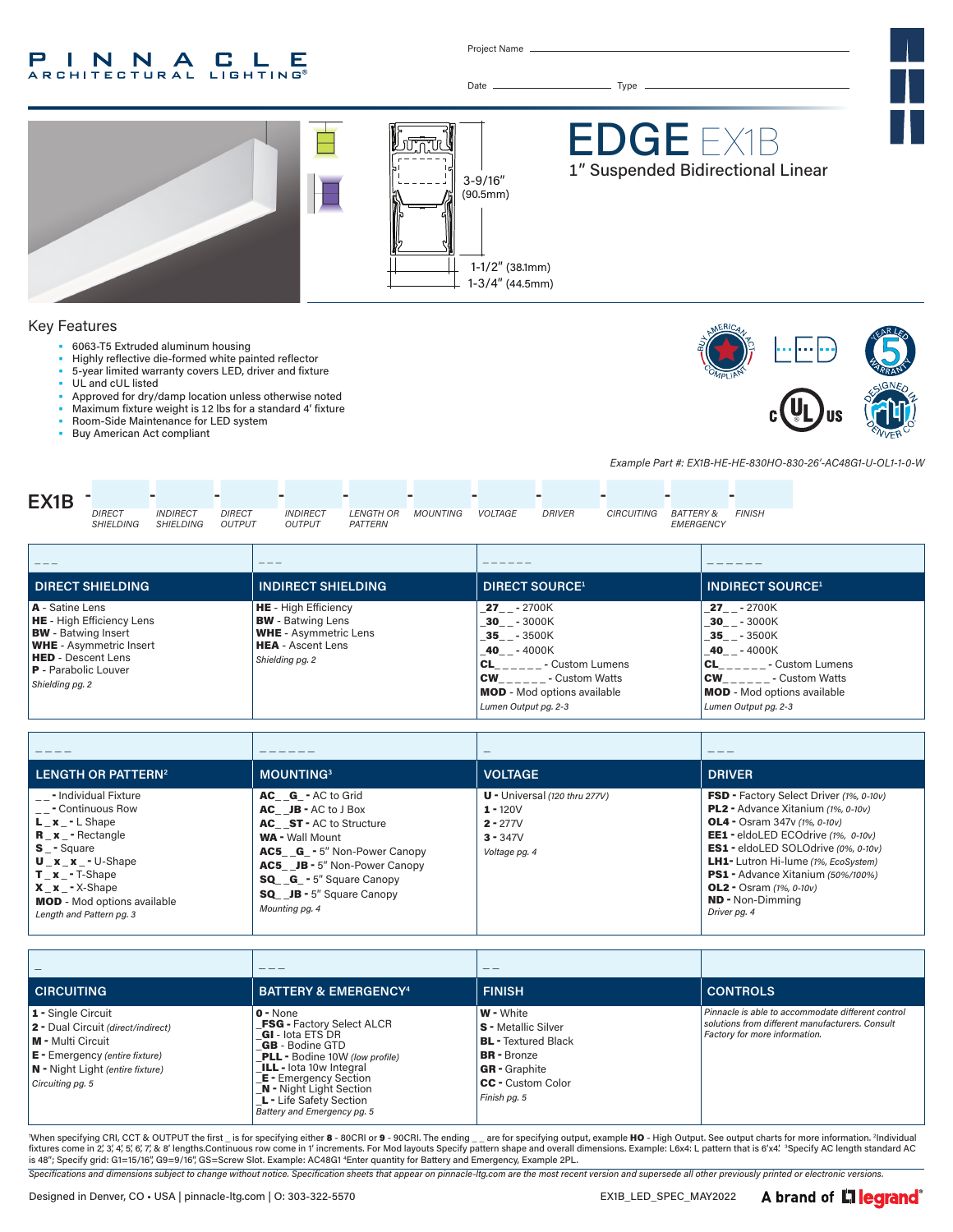

#### Direct Shielding **Indirect Shielding Indirect Shielding** A HE BW WHE P HED HE BW WHE HEA Satine Lens High<br>Efficiency Batwing Insert Asymmetric Insert Parabolic Louver Descent Lens High **Efficiency** Batwing | Asymmetric | Ascent Lens

### CRI, CCT & Output

• Specify either 80 or 90 CRI

• Longer lead-time may apply for 90 CRI. Consult factory.

• 80 CRI = R9≥19 and 90 CRI = R9≥61

#### Custom Output - Lumens OR Wattage

| CL | Specify CRI, CCT and desired lumens (i.e. CL835600)                          | Specify lumens between standard offering listed below. Lumens are specified per color temp |
|----|------------------------------------------------------------------------------|--------------------------------------------------------------------------------------------|
|    | <b>CW</b> <sub>____</sub> Specify CRI, CCT and desired wattage (i.e. CW9407) | Specify lumens between standard offering listed below. Lumens are specified per color temp |
|    |                                                                              |                                                                                            |

Direct 80 CRI

|               | Color | Output   | Watts    | Shielding   |            |                        |      |                |      |            |            |           |      |            |      |
|---------------|-------|----------|----------|-------------|------------|------------------------|------|----------------|------|------------|------------|-----------|------|------------|------|
|               |       |          | per foot | A           |            | HE                     |      | <b>BW</b>      |      | <b>WHE</b> |            | P         |      | <b>HED</b> |      |
|               |       |          |          | Satine Lens |            | <b>High Efficiency</b> |      | <b>Batwing</b> |      | Asymmetric |            | Louver    |      | Descent    |      |
|               |       |          |          | Lumens/ft   | <b>LPW</b> | Lumens/ft              | LPW  | Lumens/ft      | LPW  | Lumens/ft  | <b>LPW</b> | Lumens/ft | LPW  | Lumens/ft  | LPW  |
| 830           | 3000K | Standard | 4.5      | 347         | 77.1       | 412                    | 91.6 | 327            | 72.7 | 365        | 81.1       | 273       | 60.7 | 377        | 83.8 |
| <b>830HO</b>  | 3000K | High     | 8.6      | 641         | 74.5       | 761                    | 88.5 | 604            | 70.2 | 676        | 78.6       | 504       | 58.6 | 698        | 81.2 |
| 835           | 3500K | Standard | 4.5      | 357         | 79.3       | 424                    | 94.2 | 336            | 74.7 | 376        | 83.6       | 281       | 62.4 | 388        | 86.2 |
| <b>835HO</b>  | 3500K | High     | 8.6      | 658         | 76.6       | 782                    | 90.9 | 621            | 72.2 | 695        | 80.8       | 519       | 60.3 | 717        | 83.4 |
| 840           | 4000K | Standard | 4.5      | 365         | 81.0       | 432                    | 96.0 | 343            | 76.2 | 383        | 85.1       | 286       | 63.6 | 396        | 88.0 |
| <b>840HO</b>  | 4000K | High     | 8.6      | 670         | 77.8       | 797                    | 92.7 | 633            | 73.6 | 708        | 82.3       | 529       | 61.5 | 731        | 85.0 |
| Direct 90 CRI |       |          |          |             |            |                        |      |                |      |            |            |           |      |            |      |
| 927           | 2700K | Standard | 4.5      | 274         | 60.8       | 325                    | 72.2 | 259            | 57.6 | 289        | 64.2       | 216       | 48.0 | 298        | 66.2 |
| <b>927HO</b>  | 2700K | High     | 8.6      | 506         | 58.8       | 601                    | 69.9 | 478            | 55.6 | 534        | 62.1       | 399       | 46.4 | 551        | 64.1 |
| 930           | 3000K | Standard | 4.5      | 320         | 71.1       | 380                    | 84.4 | 302            | 67.1 | 337        | 74.9       | 252       | 56.0 | 348        | 77.3 |
| <b>930HO</b>  | 3000K | High     | 8.6      | 591         | 68.7       | 701                    | 81.5 | 557            | 64.8 | 623        | 72.4       | 465       | 54.1 | 643        | 74.8 |
| 935           | 3500K | Standard | 4.5      | 321         | 71.3       | 382                    | 84.9 | 303            | 67.3 | 339        | 75.3       | 253       | 56.2 | 349        | 77.6 |
| 935HO         | 3500K | High     | 8.6      | 592         | 68.8       | 704                    | 81.9 | 559            | 65.0 | 625        | 72.7       | 467       | 54.3 | 645        | 75.0 |
| 940           | 4000K | Standard | 4.5      | 326         | 72.4       | 386                    | 85.8 | 306            | 68.0 | 342        | 76.0       | 256       | 56.9 | 354        | 78.7 |
| <b>940HO</b>  | 4000K | High     | 8.6      | 598         | 69.5       | 711                    | 82.7 | 565            | 65.7 | 632        | 73.5       | 472       | 54.9 | 653        | 75.9 |

#### Indirect 80 CRI

|              | Color | Output      | <b>Watts</b><br>per foot | <b>Shielding</b><br><b>HE</b><br><b>High Efficiency</b> |            | <b>BW</b><br><b>Batwing</b> |       | <b>WHE</b><br>Asymmetric |      | <b>HEA</b><br>Ascent |            |
|--------------|-------|-------------|--------------------------|---------------------------------------------------------|------------|-----------------------------|-------|--------------------------|------|----------------------|------------|
|              |       |             |                          | Lumens/ft                                               | <b>LPW</b> | Lumens/ft                   | LPW   | Lumens/ft                | LPW  | Lumens/ft            | <b>LPW</b> |
| 830          | 3000K | Standard    | 4.5                      | 456                                                     | 101.3      | 449                         | 99.8  | 268                      | 59.6 | 447                  | 99.3       |
| <b>830HO</b> | 3000K | <b>High</b> | 8.6                      | 834                                                     | 97.0       | 831                         | 96.6  | 495                      | 57.6 | 826                  | 96.0       |
| 835          | 3500K | Standard    | 4.5                      | 469                                                     | 104.2      | 462                         | 102.7 | 276                      | 61.3 | 460                  | 102.2      |
| 835HO        | 3500K | High        | 8.6                      | 858                                                     | 99.8       | 854                         | 99.3  | 509                      | 59.2 | 850                  | 98.8       |
| 840          | 4000K | Standard    | 4.5                      | 478                                                     | 106.2      | 471                         | 104.7 | 281                      | 62.4 | 467                  | 103.8      |
| <b>840HO</b> | 4000K | Hiah        | 8.6                      | 875                                                     | 101.7      | 871                         | 101.3 | 519                      | 60.3 | 866                  | 100.7      |

#### Indirect 90 CRI

| 2700K | Standard | 4.5 | 360 | 80.0 | 355 | 78.9 | 212 | 47.1 | 354 | 78.7 |
|-------|----------|-----|-----|------|-----|------|-----|------|-----|------|
| 2700K | Hiah     | 8.6 | 659 | 76.6 | 657 | 76.4 | 391 | 45.5 | 653 | 75.9 |
| 3000K | Standard | 4.5 | 420 | 93.3 | 414 | 92.0 | 247 | 54.9 | 412 | 91.6 |
| 3000K | High     | 8.6 | 769 | 89.4 | 766 | 89.1 | 456 | 53,0 | 761 | 88.5 |
| 3500K | Standard | 4.5 | 422 | 93.8 | 416 | 92.4 | 249 | 55.3 | 414 | 92.0 |
| 3500K | Hiah     | 8.6 | 772 | 89.8 | 768 | 89.3 | 458 | 53.3 | 765 | 89.0 |
| 4000K | Standard | 4.5 | 427 | 94.9 | 421 | 93.6 | 251 | 55.8 | 417 | 92.7 |
| 4000K | High     | 8.6 | 781 | 90.8 | 777 | 90.3 | 463 | 53.8 | 773 | 89.9 |
|       |          |     |     |      |     |      |     |      |     |      |

*Specifications and dimensions subject to change without notice. Specification sheets that appear on pinnacle-ltg.com are the most recent version and supersede all other previously printed or electronic versions.* Designed in Denver, CO • USA | pinnacle-ltg.com | O: 303-322-5570 F: 303-322-5568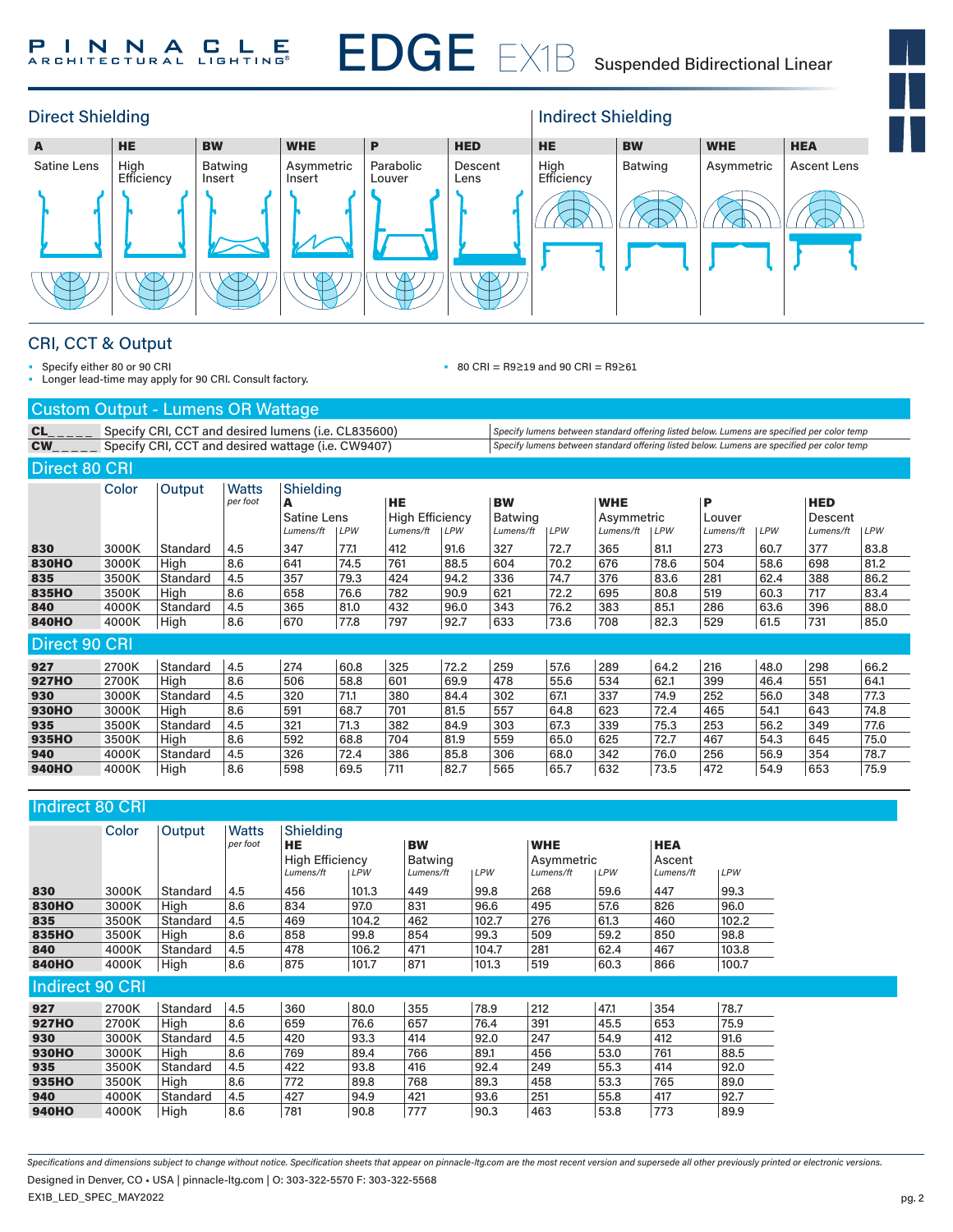

### Source: MOD Options

MOD TIR Optics

- Specify MOD in the part number for any of the below options
- All RGB\_ Source Options will require specific driver and control
- Consult factory for **MOD** specification details, pricing, and lead-time information

Required Driver Required Control

#### Length

P

- All individual units cannot be joined, end plates are factory installed and cannot be removed
- For Continuous runs, add  $1/4$ " (6.4mm) for each end plate or  $1/2$ " (12.7mm) to the overall length of the row
- For patterns, refer to Pattern section on next page

| $\overline{2}$                | $\overline{\mathbf{3}}$ | 4              | 5               | 6              | 7              | 8              | $\qquad \qquad -$                     |
|-------------------------------|-------------------------|----------------|-----------------|----------------|----------------|----------------|---------------------------------------|
| Indiv. Fixture                | Indiv. Fixture          | Indiv. Fixture | Indiv. Fixture  | Indiv. Fixture | Indiv. Fixture | Indiv. Fixture | Cont. Run                             |
| $24^{\prime\prime}$ (609.6mm) |                         |                |                 |                |                |                | Specify nominal<br>overall row length |
|                               | $36''$ (914.4mm)        |                |                 |                |                |                | to the 1'                             |
|                               |                         | 48" (1219.2mm) |                 |                |                |                |                                       |
|                               |                         |                | $60''$ (1524mm) |                |                |                |                                       |
|                               |                         |                |                 | 72" (1828.8mm) |                |                |                                       |
|                               |                         |                |                 |                | 84" (2133.6mm) |                |                                       |
|                               |                         |                |                 |                |                | 96" (2438.4mm) |                                       |
|                               |                         |                |                 |                |                |                | Specify to the 1'                     |

Pattern



• Specify pattern shape and overall dimensions (includes corner dimensions)<br>• Refer to dimensions table below for available standard lengths

12"

- Refer to dimensions table below for available standard lengths
- All connectors are direct only
- 90 degree horizontal corners are 12"x12" (overall, outside dimension)
- Angles and shapes not shown require Mod Pattern; consult factory
- Only available with HE lens



#### Length or Pattern: MOD Options

- Specify **MOD** in the part number for any of the below options
- Consult factory for **MOD** specification details, pricing, and lead-time information

|            | Specify MOD for patterns, lengths or angles not shown above |
|------------|-------------------------------------------------------------|
| <b>MOD</b> | 45-180 degree angles                                        |
|            | Single-piece welded housings up to 4' x 4                   |

*Specifications and dimensions subject to change without notice. Specification sheets that appear on pinnacle-ltg.com are the most recent version and supersede all other previously printed or electronic versions.*

EX1B\_LED\_SPEC\_MAY2022 Designed in Denver, CO • USA | pinnacle-ltg.com | O: 303-322-5570 F: 303-322-5568 12"

6"

12"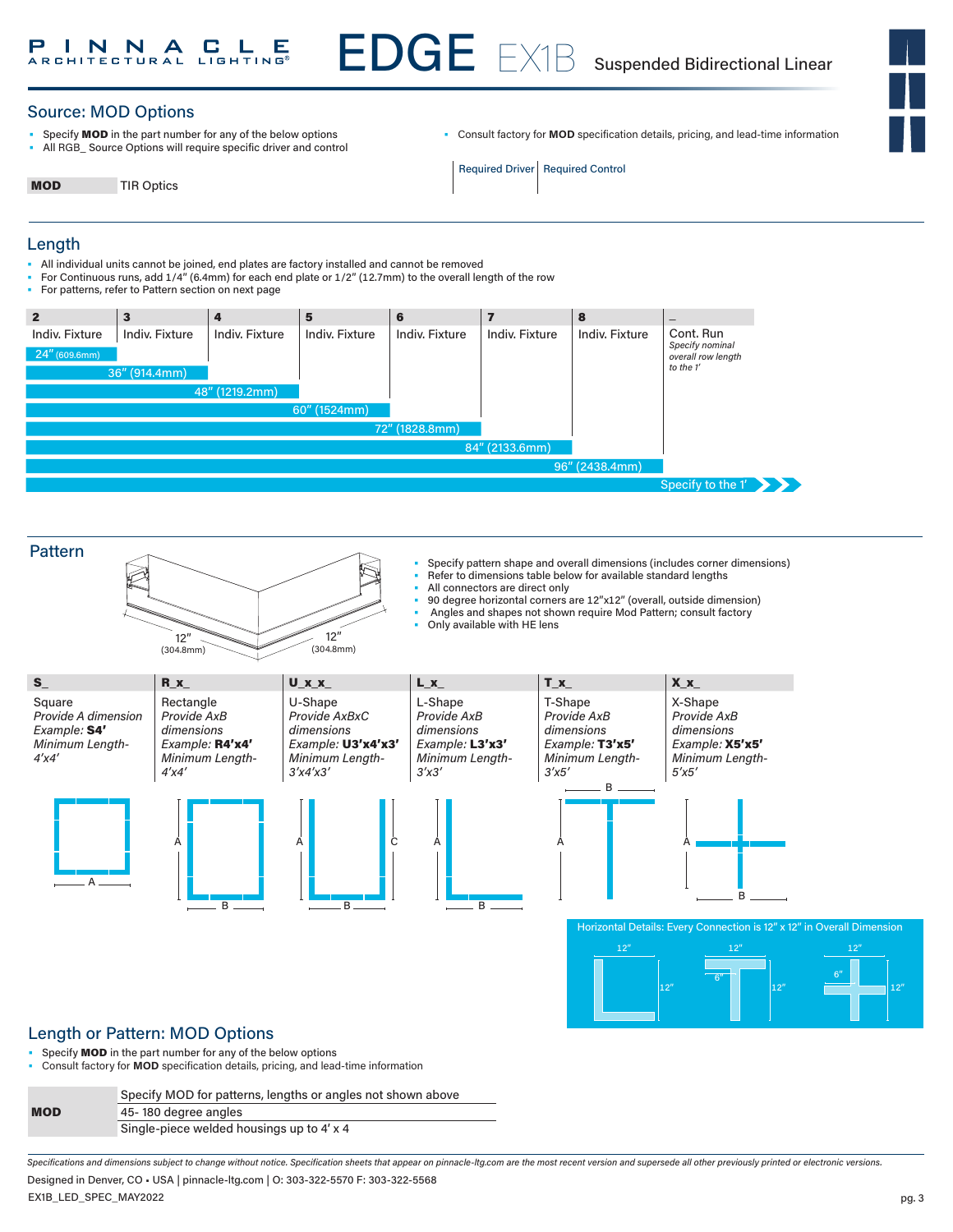## Mounting

- Specify cable length in ordering code (AC48G1)
- Standard adjustable cable. Specify 48", 120", 240" or 350"
- End plates and power cord attached at factory
- Aircraft cable (AC) mounts on 4' (1219.2mm) and 8' (2438.4mm) centers
- Aircraft Cable supplied with 5" (127mm) power and 2" (50.8mm) non-power canopies
- Canopies and pendants match fixture finish, power cords are white, grey, or black depending on fixture finish. See Finish section for additional details.
- Approved for dry/damp location unless otherwise noted
- Refer to installation instructions during installation at the job site
- Maximum fixture weight is 12 lbs for a standard 4' fixture
- For a wall mounted fixture with an indirect asymmetric lens, light will be directed away from the wall as a standard

| AC G1     | Aircraft Cable to 1" (15/16") T-Bar           |
|-----------|-----------------------------------------------|
| AC G9     | Aircraft Cable to 9/16" T-Bar                 |
| AC GS     | Aircraft Cable to Screw Slot T-Bar            |
| $AC$ $JB$ | Aircraft Cable to Junction Box                |
| AC_ST     | <b>Aircraft Cable to Structure</b>            |
| AC5 G     | 5" (127mm) Non-Power Canopy                   |
| AC5 JB    | 5" (127mm) Non-Power Canopy                   |
| SQ G      | 5" (127mm) Square Canopy                      |
| SQ JB     | 5" (127mm) Square Canopy                      |
| <b>WA</b> | Wall Mount (ADA Compliant, 1/2" off the wall) |
|           |                                               |



#### Voltage

Some EX1B configurations will not accommodate all voltage options; consult with factory

| U                       | Universal |
|-------------------------|-----------|
|                         | 120 volt  |
| $\overline{\mathbf{z}}$ | 277 volt  |
| з                       | 347 volt  |
|                         |           |

#### **Driver**

- Standard Driver Option = FSD
- Driver Lifetime: 50,000 hours at 25°C ambient operating conditions

• For more driver options, see Pinnacle Resource Guide

| 0-10V Drivers            |                                                           |
|--------------------------|-----------------------------------------------------------|
| <b>FSD</b>               | Factory Select Driver 1%, 0-10v                           |
| PL <sub>2</sub>          | Signify Advance Xitanium 1%, 0-10v                        |
| PL <sub>4</sub>          | Advance Xitanium 347v 1%, 0-10v, requires 347v            |
| OL <sub>2</sub>          | Osram Optotronic, 1%, 0-10y                               |
| OL <sub>4</sub>          | Osram Optotronic 347v, 1% 0-10v, requires 347v option     |
| EE1                      | eldoLED ECOdrive 1%, 0-10v Logarithmic                    |
| EE <sub>2</sub>          | eldoLED ECOdrive 1%, 0-10v Linear                         |
| ES <sub>1</sub>          | eldoLED SOLOdrive 0-10v, 0% Logarithmic                   |
| ES <sub>2</sub>          | eldoLED SOLOdrive 0-10v, 0% Linear                        |
| <b>DALI Drivers</b>      |                                                           |
| EE <sub>3</sub>          | eldoLED SOLOdrive .1%, DALI (logarithmic)                 |
| EE4                      | eldoLED SOLOdrive .1%, DALI (linear)                      |
| OD <sub>1</sub>          | Osram Optotronic 1%, DEXAL                                |
| OD <sub>2</sub>          | Osram Optotronic 1%, DALI 2 Channel                       |
| <b>Lutron Drivers</b>    |                                                           |
| LH <sub>1</sub>          | Lutron Hi-lume Soft-on, Fade-to-black 1%, EcoSystem, LDE1 |
| LH4                      | Lutron Hi-Lume 1%, 2-wire, Lutron-LTEA2W, 120v only       |
| <b>Alternate Drivers</b> |                                                           |
| PS1                      | Signify Advance Xitanium Step Dimming 50%/100%            |

• Some EX1B configurations will not accommodate all driver options; consult with factory

*Specifications and dimensions subject to change without notice. Specification sheets that appear on pinnacle-ltg.com are the most recent version and supersede all other previously printed or electronic versions.*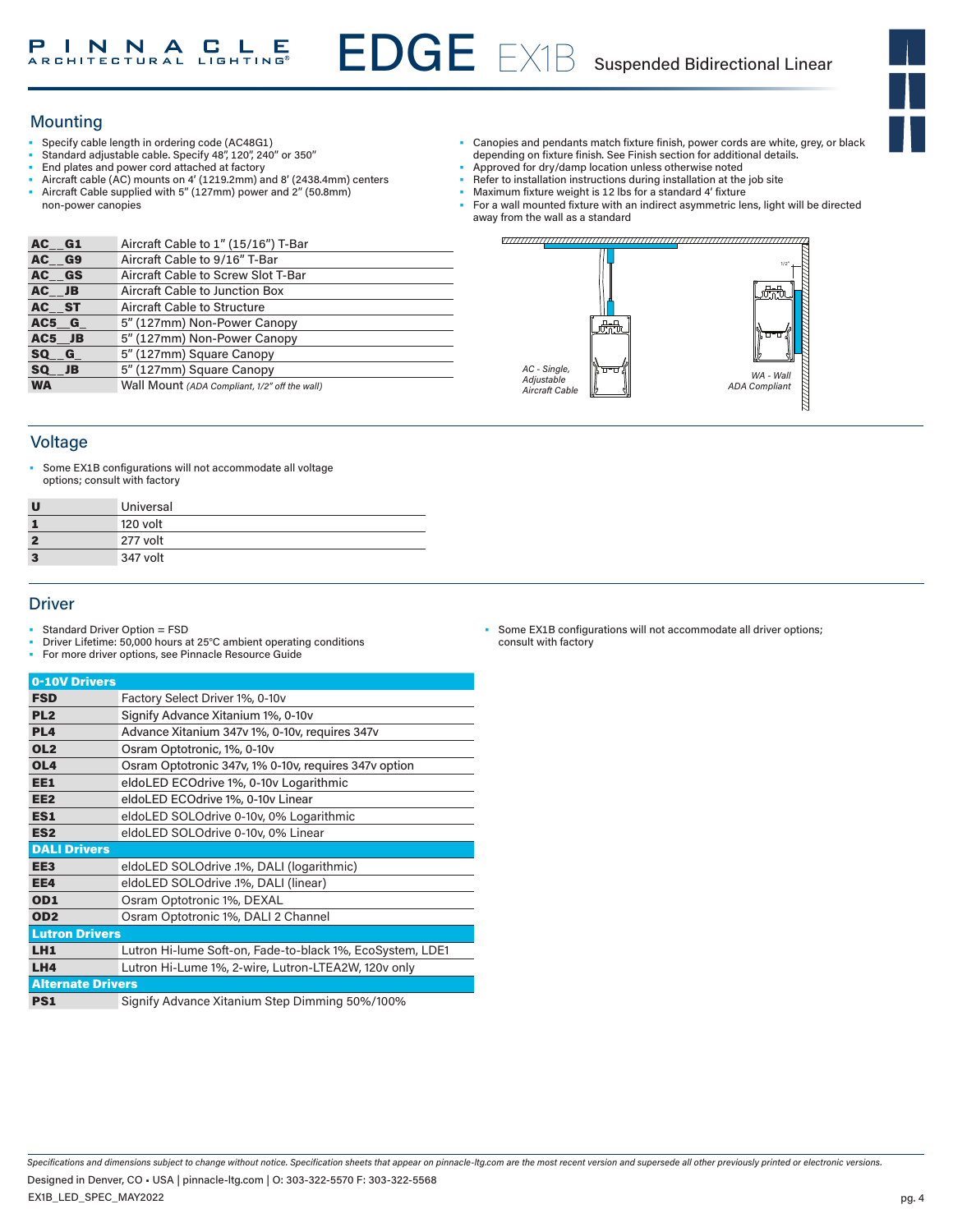#### How to specify Circuiting, Battery and Emergency



Select fixture circuiting from options below

Some EX1B configurations will not accommodate all circuiting options, consult with factory

#### **Circuiting**

|   | <b>Single Circuit</b>          |
|---|--------------------------------|
|   | Dual Circuit (direct/indirect) |
| M | Multi Circuit                  |
|   | <b>Emergency Circuit only</b>  |
| N | Night Light Circuit only       |
|   |                                |



Battery and emergency section options are available in addition to fixture circuit Select battery and emergency section options below; factory shop drawing required

Some EX1B configurations will not accommodate all circuiting options, consult with factory

#### **Battery and/or Emergency** *If Required*



0 No battery or specific emergency section required

#### **Battery**

- Select battery section type if required, indicate total QTY*. Example 2PL*
- 90 minute battery runtime; test button is remote to fixture and requires an additional drop
- Battery not available for lengths under 4'

**E** Emergency circuit section \_N Night Light circuit section

- Entire direct fixture housing is on battery for lengths up to 5'
- Half of direct fixture is on battery for 6', 7' or 8' housing lengths
- For more battery options available, see Pinnacle Resource Guide

• Select emergency section type if required, indicate total QTY. *Example 1E*

FSG Factory Select ALCR, Automatic Load Control Relay \_GI Iota ETS DR, Emergency Lighting Control Device GB Bodine GTD, Emergency Lighting Control Device

L Life Safety circuit section NO THROUGH WIRE

• Combine battery and emergency section ordering codes if both options are selected

| $\mathbf 0$ | No Battery                                |
|-------------|-------------------------------------------|
| <b>ILL</b>  | lota 10w Integral Lithium, Self Testing   |
| <b>IRH</b>  | lota 20w Remote                           |
| <b>PLL</b>  | Bodine 10w Integral Lithium, Self Testing |
| <b>PRH</b>  | Bodine 20w Remote                         |

- For Approximate Battery Lumen Output
- Multiply battery wattage X fixture LPW shown on Lumen Table
- $\text{-}$  92.3 (LPW) x 10 (watts) = 923 battery lumen output
- Battery OR Emergency Ordering Examples
	- Single circuit, 10w Integral Battery **Canadian Code: 1-1PL**
	- Emergency only, 10w Integral Battery **Condering Code: E-1PL**
	- Single circuit, GTD required Contact Condering Code: 1-1G

#### Combination Section Ordering Examples

- Single circuit, (1) 10w battery, (1) emergency section Ordering Code: 1-1PL1E
- Multi circuit, (2) 10w battery, (2) emergency sections Ordering Code: M-2PL2E
- Single circuit, (1) night light section Contact Code: 1-1N

#### Finish

**Emergency** 

• Standard powder-coat textured white, metallic silver, textured black, graphite or bronze painted finish; consult factory for chip of standard paint finishes

| W               | White (white cord/white canopy)              |
|-----------------|----------------------------------------------|
| S               | Metallic Silver (grey cord/silver canopy)    |
| <b>BL</b>       | Textured Black (black cord/black canopy)     |
| <b>BR</b>       | Bronze (white cord/bronze canopy)            |
| <b>GR</b>       | Graphite (white cord/graphite canopy)        |
| $\overline{cc}$ | Custom Color (white cord/color match canopy) |
|                 |                                              |

• Selecting a fixture finish other than white may impact lumen output; consult factory for more information

#### **Controls**

• Pinnacle is able to accommodate different control solutions from different manufacturers. Consult Factory for more information.

*Specifications and dimensions subject to change without notice. Specification sheets that appear on pinnacle-ltg.com are the most recent version and supersede all other previously printed or electronic versions.*

EX1B\_LED\_SPEC\_MAY2022 Designed in Denver, CO • USA | pinnacle-ltg.com | O: 303-322-5570 F: 303-322-5568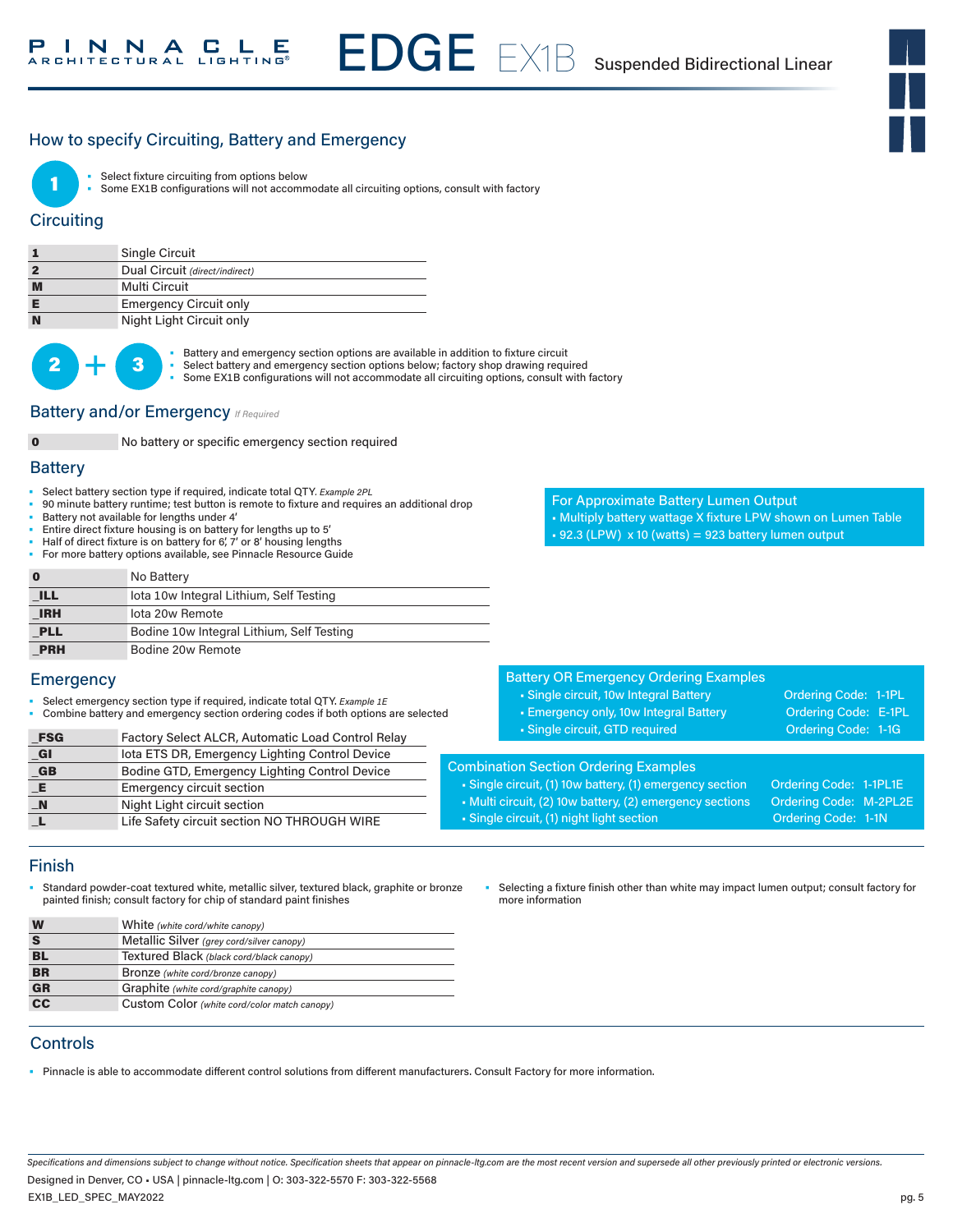

#### **Photometrics**



#### Candela Distribution

Vert Horizontal Angle<br>Angle

| Angle    |          |      |     |      |     |
|----------|----------|------|-----|------|-----|
|          | $\Omega$ | 22.5 | 45  | 67.5 | 90  |
| $\Omega$ | 815      | 815  | 815 | 815  | 815 |
| 5        | 811      | 810  | 809 | 807  | 807 |
| 15       | 774      | 763  | 752 | 737  | 730 |
| 25       | 697      | 673  | 637 | 598  | 584 |
| 35       | 581      | 548  | 492 | 439  | 419 |
| 45       | 442      | 408  | 348 | 301  | 284 |
| 55       | 302      | 275  | 230 | 197  | 185 |
| 65       | 181      | 165  | 139 | 119  | 114 |
| 75       | 88       | 81   | 68  | 61   | 59  |
| 85       | 20       | 19   | 17  | 17   | 18  |
| 95       | 22       | 23   | 25  | 28   | 28  |
| 105      | 96       | 97   | 96  | 95   | 94  |
| 115      | 195      | 193  | 191 | 186  | 183 |
| 125      | 314      | 310  | 306 | 298  | 296 |
| 135      | 445      | 439  | 433 | 426  | 422 |
| 145      | 573      | 562  | 558 | 550  | 547 |
| 155      | 673      | 664  | 664 | 657  | 653 |
| 165      | 739      | 735  | 737 | 733  | 731 |
| 175      | 770      | 770  | 770 | 770  | 770 |
| 180      | 774      | 774  | 774 | 774  | 774 |

#### Luminance Data (cd/sq.m)

| Angle In | Average | Average | Average |
|----------|---------|---------|---------|
| Degrees  | 0-Deg   | 45-Deg  | 90-Deg  |
| 45       | 13452   | 10600   | 8647    |
| 55       | 11310   | 8635    | 6954    |
| 65       | 9231    | 7053    | 5808    |
| 75       | 7282    | 5673    | 4911    |
| 85       | 5029    | 4275    | 4526    |

#### 815 611 408 204 Test # ITL86987/87002<br>Catalog # EX1BW-BW-840-Catalog # EX1BW-BW-840-840-4<br>Lumens 3255 Lm Lumens 3255 Lm<br>Watts 38.9 W 38.9 W<br>84 LPW Efficacy

Batwing - Batwing

**Candela Distribution** 

Vert Horizontal Angle Vert

| Angle                   |     |      |     |      |     |
|-------------------------|-----|------|-----|------|-----|
|                         | 0   | 22.5 | 45  | 67.5 | 90  |
| 0                       | 445 | 445  | 445 | 445  | 445 |
| 5                       | 443 | 447  | 451 | 452  | 453 |
| 15                      | 424 | 432  | 447 | 463  | 470 |
| 25                      | 387 | 397  | 436 | 477  | 494 |
| 35                      | 334 | 348  | 400 | 459  | 484 |
| 45                      | 270 | 284  | 335 | 388  | 409 |
| 55                      | 202 | 210  | 248 | 282  | 293 |
| 65                      | 135 | 138  | 159 | 176  | 182 |
| 75                      | 73  | 73   | 81  | 87   | 89  |
| 85                      | 22  | 20   | 21  | 21   | 21  |
| 95                      | 14  | 20   | 19  | 15   | 13  |
| 105                     | 63  | 104  | 119 | 95   | 87  |
| 115                     | 131 | 216  | 285 | 244  | 227 |
| 125                     | 211 | 313  | 472 | 461  | 441 |
| 135                     | 294 | 375  | 575 | 646  | 650 |
| 145                     | 369 | 417  | 571 | 683  | 714 |
| 155                     | 430 | 448  | 527 | 608  | 639 |
| 165                     | 471 | 475  | 499 | 525  | 535 |
| 175                     | 491 | 491  | 493 | 495  | 496 |
| 180                     | 493 | 493  | 493 | 493  | 493 |
| uminance Data (cd/sq.m) |     |      |     |      |     |

#### minance Data (cd/sq.m)

| Angle In | Average | Average | Average |
|----------|---------|---------|---------|
| Degrees  | 0-Deg   | 45-Deg  | 90-Deg  |
| 45       | 8387    | 10406   | 12705   |
| 55       | 7736    | 9497    | 11221   |
| 65       | 7017    | 8264    | 9459    |
| 75       | 6195    | 6874    | 7553    |
| 85       | 5545    | 5292    | 5292    |

#### Asymmetric - Asymmetric

| ITL86988/87003         |
|------------------------|
| EX1B-WHE-WHE-840-840-4 |
| 2655 lm                |
| 38.9 W                 |
| 68 LPW                 |
|                        |



#### Candela Distribution

Vert Herizental Angle Vert Horizontal Angle<br>Angle Vert

| Angle    |          |      |     |      |     |
|----------|----------|------|-----|------|-----|
|          | $\Omega$ | 22.5 | 45  | 67.5 | 90  |
| $\Omega$ | 715      | 715  | 715 | 715  | 715 |
| 5        | 803      | 777  | 711 | 651  | 626 |
| 15       | 879      | 839  | 672 | 513  | 463 |
| 25       | 769      | 790  | 593 | 398  | 353 |
| 35       | 554      | 641  | 487 | 309  | 283 |
| 45       | 361      | 457  | 367 | 236  | 229 |
| 55       | 230      | 297  | 255 | 172  | 174 |
| 65       | 140      | 175  | 158 | 113  | 116 |
| 75       | 71       | 85   | 81  | 60   | 62  |
| 85       | 20       | 23   | 23  | 17   | 16  |
| 95       | 23       | 28   | 9   | 6    | 6   |
| 105      | 108      | 135  | 43  | 23   | 23  |
| 115      | 262      | 305  | 89  | 41   | 42  |
| 125      | 481      | 484  | 143 | 56   | 56  |
| 135      | 677      | 568  | 201 | 67   | 67  |
| 145      | 714      | 548  | 254 | 76   | 74  |
| 155      | 615      | 497  | 296 | 94   | 81  |
| 165      | 502      | 457  | 325 | 143  | 110 |
| 175      | 419      | 399  | 340 | 267  | 240 |
| 180      | 342      | 342  | 342 | 342  | 342 |

#### Luminance Data (cd/sq.m)

| Angle In | Average | Average | Average |
|----------|---------|---------|---------|
| Degrees  | 0-Deg   | 45-Deg  | 90-Dea  |
| 45       | 11214   | 14196   | 11400   |
| 55       | 8808    | 11374   | 9765    |
| 65       | 7276    | 9095    | 8212    |
| 75       | 6026    | 7214    | 6874    |
| 85       | 5040    | 5797    | 5797    |

For all available IES files, please visit our website at pinnacle-ltg.com. Photometry testing in accordance to IESNA-LM-79-08 at an NVLAP accredited testing laboratory. Testing conducted at 25°C ambient conditions

*Specifications and dimensions subject to change without notice. Specification sheets that appear on pinnacle-ltg.com are the most recent version and supersede all other previously printed or electronic versions.* Designed in Denver, CO • USA | pinnacle-ltg.com | O: 303-322-5570 F: 303-322-5568

EX1B\_LED\_SPEC\_MAY2022